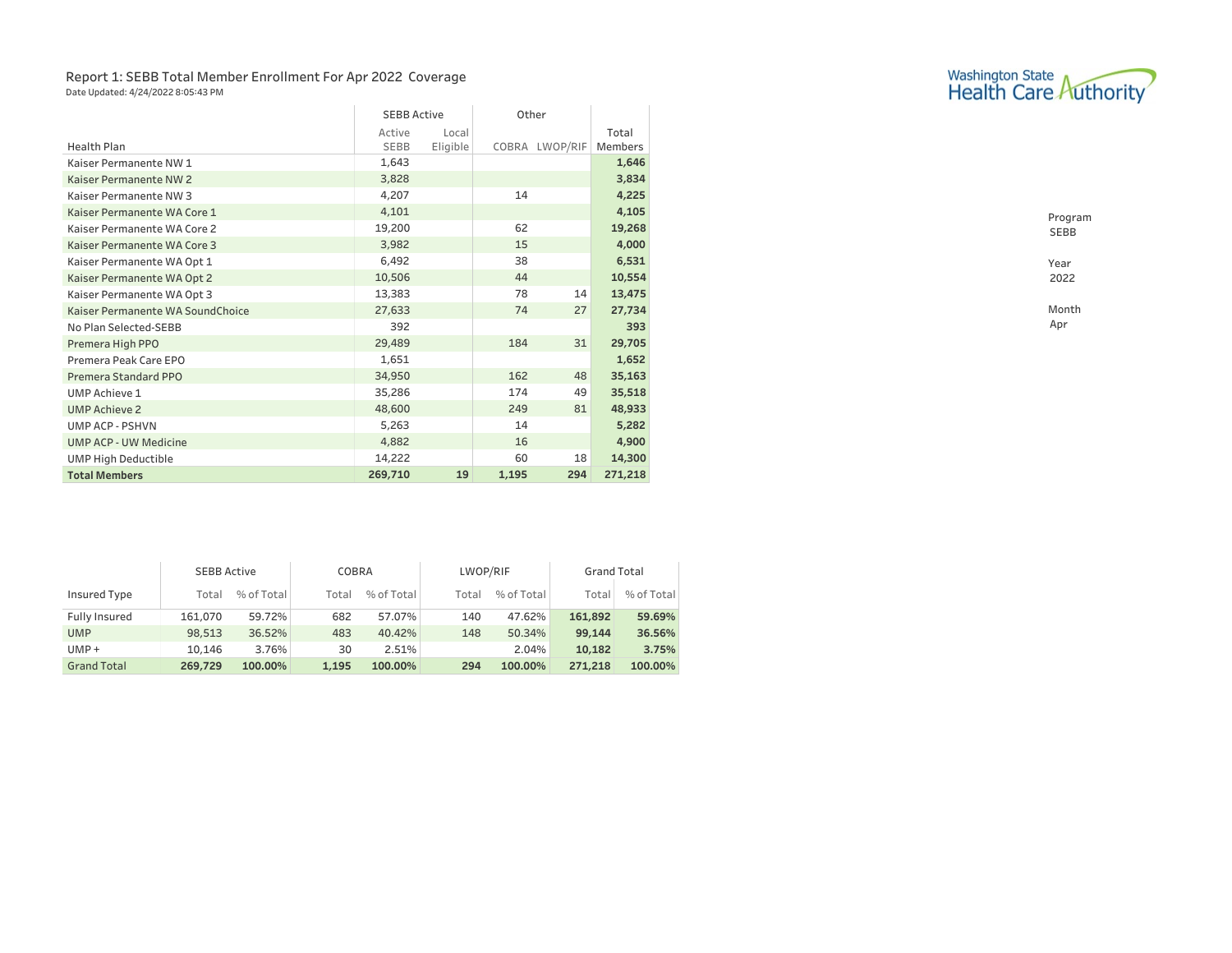### Report 2: SEBB Total Subscriber Enrollment For Apr 2022 Coverage Date Updated: 4/24/2022 8:05:43 PM

|                                  | <b>SEBB Active</b> |          | Other |                |            |
|----------------------------------|--------------------|----------|-------|----------------|------------|
|                                  | Active             | Local    |       |                | Total Sub- |
| <b>Health Plan</b>               | <b>SEBB</b>        | Eligible |       | COBRA LWOP/RIF | scribers   |
| Kaiser Permanente NW 1           | 891                |          |       |                | 893        |
| Kaiser Permanente NW 2           | 1,839              |          |       |                | 1,844      |
| Kaiser Permanente NW 3           | 1,914              |          |       |                | 1,924      |
| Kaiser Permanente WA Core 1      | 2,538              |          |       |                | 2,542      |
| Kaiser Permanente WA Core 2      | 9,397              |          | 38    |                | 9,440      |
| Kaiser Permanente WA Core 3      | 1,880              |          | 12    |                | 1,894      |
| Kaiser Permanente WA Opt 1       | 3,186              |          | 19    |                | 3,206      |
| Kaiser Permanente WA Opt 2       | 5,139              |          | 31    |                | 5,173      |
| Kaiser Permanente WA Opt 3       | 6,480              |          | 60    |                | 6,548      |
| Kaiser Permanente WA SoundChoice | 13,695             |          | 49    | 13             | 13,757     |
| No Plan Selected-SEBB            | 386                |          |       |                | 387        |
| Premera High PPO                 | 14,120             |          | 132   | 19             | 14,272     |
| Premera Peak Care EPO            | 856                |          |       |                | 857        |
| Premera Standard PPO             | 16,516             |          | 107   | 19             | 16,644     |
| <b>UMP Achieve 1</b>             | 18,371             |          | 112   | 20             | 18,507     |
| <b>UMP Achieve 2</b>             | 21,751             |          | 164   | 45             | 21,962     |
| <b>UMP ACP - PSHVN</b>           | 2,569              |          |       |                | 2,582      |
| <b>UMP ACP - UW Medicine</b>     | 2,314              |          | 14    |                | 2,330      |
| <b>UMP High Deductible</b>       | 5,588              |          | 32    |                | 5,626      |
| <b>Total Subscribers</b>         | 129,430            | 12       | 798   | 148            | 130,388    |

|                    | <b>SEBB Active</b> |         | COBRA      |       | LWOP/RIF   |        | <b>Grand Total</b> |         |  |
|--------------------|--------------------|---------|------------|-------|------------|--------|--------------------|---------|--|
| Insured Type       | % of Total         | Total   | % of Total | Total | % of Total | Total. | % of Total         | Total   |  |
| Fully Insured      | 60.61%             | 78,455  | 58.40%     | 466   | 49.32%     | 73     | 60.58%             | 78,994  |  |
| <b>UMP</b>         | 35.62%             | 46,103  | 38.60%     | 308   | 47.97%     | 71     | 35.65%             | 46,482  |  |
| $UMP +$            | 3.77%              | 4,884   | 3.01%      | 24    | 2.70%      |        | 3.77%              | 4,912   |  |
| <b>Grand Total</b> | 100.00%            | 129,442 | 100.00%    | 798   | 100.00%    | 148    | 100.00%            | 130,388 |  |

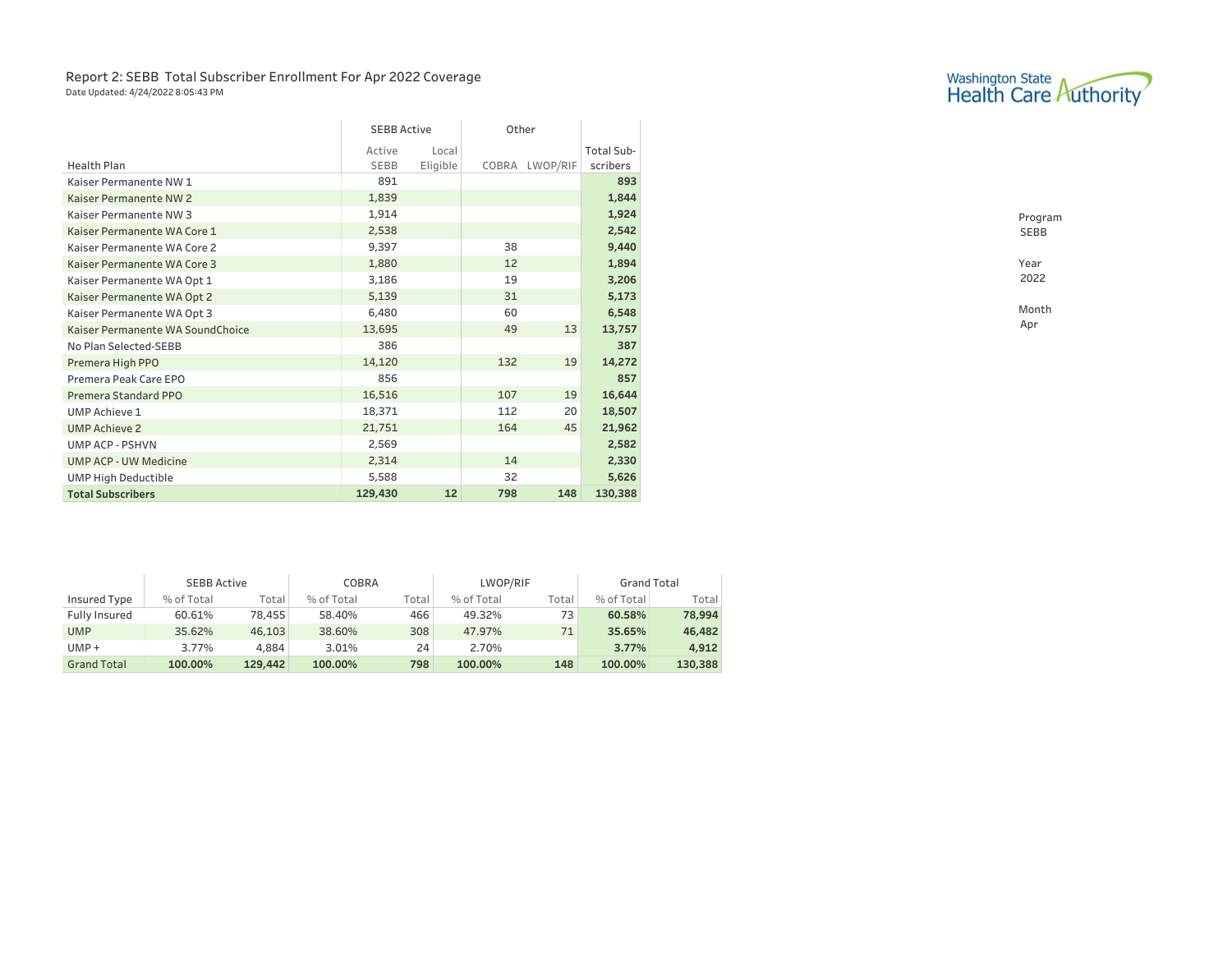#### Report 3: SEBB Total Active Member Enrollment For Apr 2022 Coverage Date Updated: 4/24/2022 8:05:43 PM



|                                  |            |                    | <b>SEBB Active</b> |            |                |           |                      |
|----------------------------------|------------|--------------------|--------------------|------------|----------------|-----------|----------------------|
|                                  |            | <b>Active SEBB</b> |                    |            | Local Eligible |           |                      |
| <b>Health Plan</b>               | Subscriber | Spouse             | Dependent          | Subscriber | Spouse         | Dependent | <b>Total Actives</b> |
| Kaiser Permanente NW 1           | 891        | 230                | 522                |            |                |           | 1,643                |
| Kaiser Permanente NW 2           | 1,839      | 641                | 1,348              |            |                |           | 3,828                |
| Kaiser Permanente NW 3           | 1,914      | 673                | 1,620              |            |                |           | 4,207                |
| Kaiser Permanente WA Core 1      | 2,538      | 481                | 1,082              |            |                |           | 4,102                |
| Kaiser Permanente WA Core 2      | 9,397      | 2,909              | 6,894              |            |                |           | 19,200               |
| Kaiser Permanente WA Core 3      | 1,880      | 635                | 1,467              |            |                |           | 3,982                |
| Kaiser Permanente WA Opt 1       | 3,186      | 884                | 2,422              |            |                |           | 6,492                |
| Kaiser Permanente WA Opt 2       | 5,139      | 1,563              | 3,804              |            |                |           | 10,506               |
| Kaiser Permanente WA Opt 3       | 6,480      | 2,063              | 4,840              |            |                |           | 13,383               |
| Kaiser Permanente WA SoundChoice | 13,695     | 4,337              | 9,601              |            |                |           | 27,633               |
| No Plan Selected-SEBB            | 386        |                    |                    |            |                |           | 393                  |
| Premera High PPO                 | 14,120     | 4,699              | 10,670             |            |                |           | 29,490               |
| Premera Peak Care EPO            | 856        | 249                | 546                |            |                |           | 1,651                |
| Premera Standard PPO             | 16,516     | 5,135              | 13,299             |            |                |           | 34,953               |
| <b>UMP Achieve 1</b>             | 18,371     | 4,947              | 11,968             |            |                |           | 35,295               |
| <b>UMP Achieve 2</b>             | 21,751     | 8,044              | 18,805             |            |                |           | 48,603               |
| <b>UMP ACP - PSHVN</b>           | 2,569      | 828                | 1,866              |            |                |           | 5,264                |
| <b>UMP ACP - UW Medicine</b>     | 2,314      | 708                | 1,860              |            |                |           | 4,882                |
| <b>UMP High Deductible</b>       | 5,588      | 2,534              | 6,100              |            |                |           | 14,222               |
| <b>Total Actives</b>             | 129,430    | 41,561             | 98,719             | 12         |                |           | 269,729              |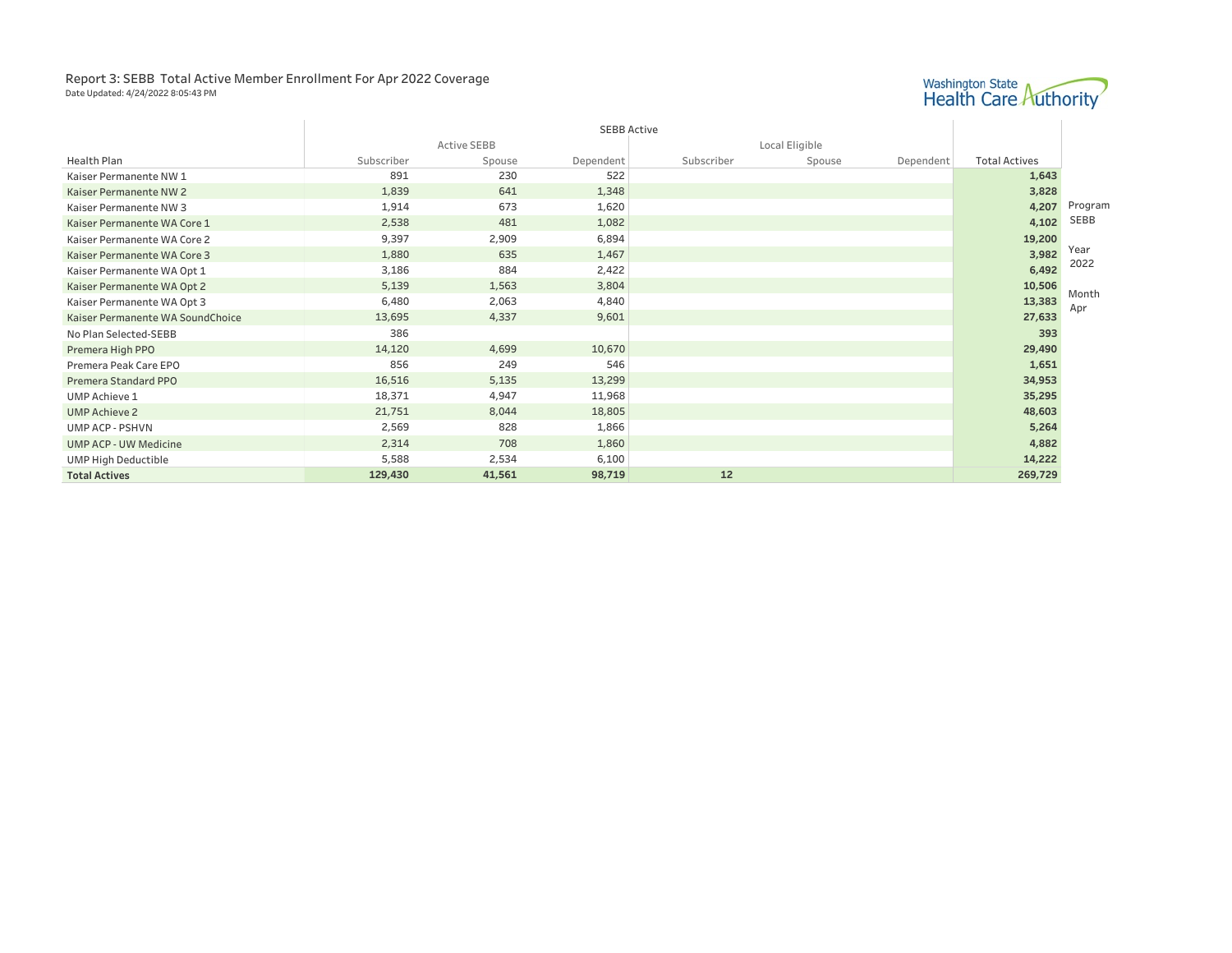Report 4: SEBB Total Subscriber Retirees Enrollment For Apr 2022 Coverage Note: No Retiree Coverage in SEBB Date Updated: 4/24/2022 8:05:43 PM



Program SEBB Year 2022 Month

None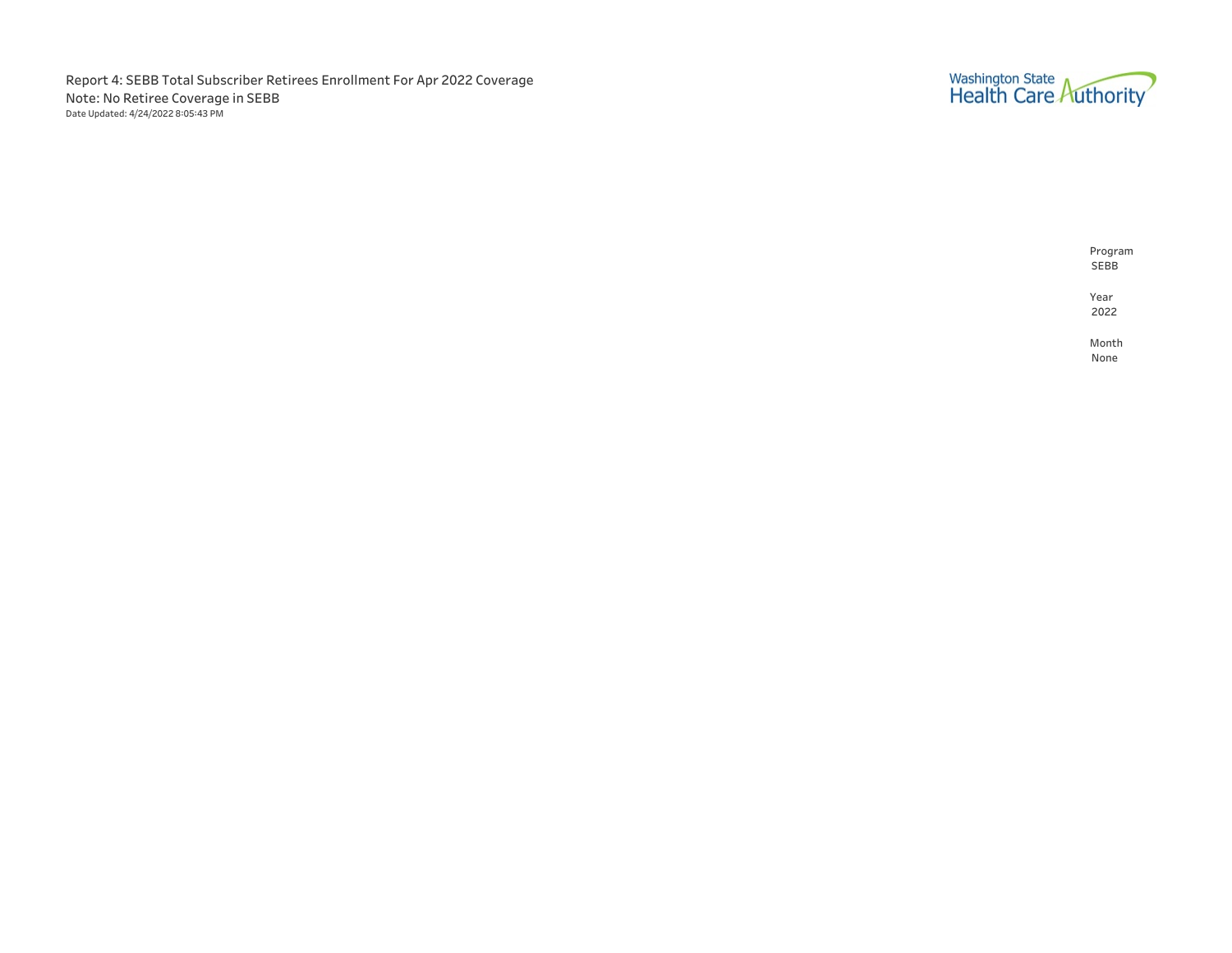Report 5: SEBB Total Member Retirees Enrollment For Apr 2022 Coverage Note: No Retiree Coverage in SEBB Date Updated: 4/24/2022 8:05:43 PM



SEBB Year 2022

Program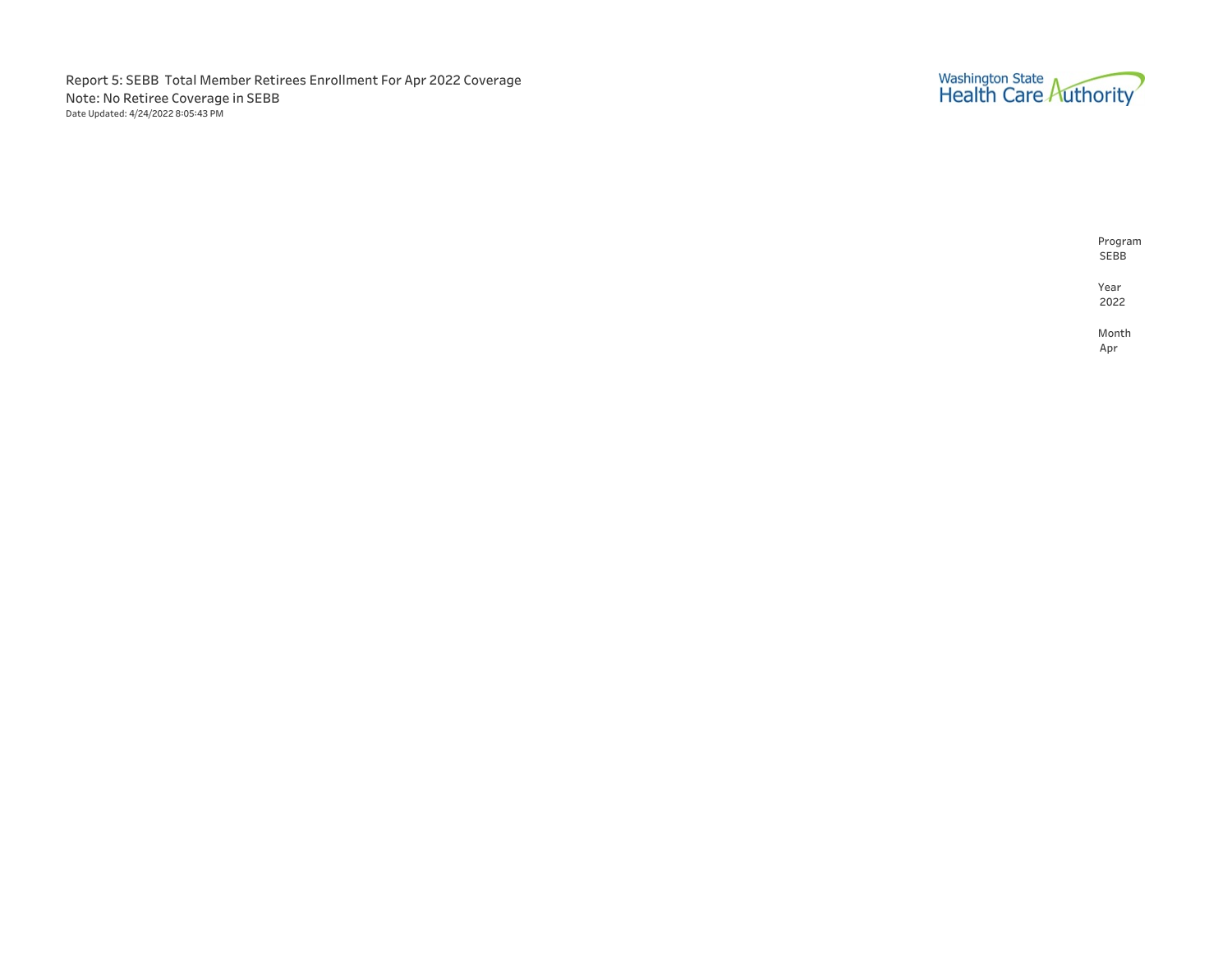## Report 6: SEBB All Members By County By Plan For Apr 2022 Coverage<br><sub>Date Updated: 4/24/2022 8:05:43 PM</sub>

# Washington State<br>Health Care Authority

|                    | $\mathbf{f}$         | $\sim$        | m             | $\frac{1}{e}$<br>š | Core <sub>2</sub> | Ğ<br>ğ               | Permanente WA Opt 1 | $\sim$<br>Permanente WA Opt | Permanente WA Opt 3 |                                  |                       |                  |              |            |                      |                    |              |                   |                    |                     |              |
|--------------------|----------------------|---------------|---------------|--------------------|-------------------|----------------------|---------------------|-----------------------------|---------------------|----------------------------------|-----------------------|------------------|--------------|------------|----------------------|--------------------|--------------|-------------------|--------------------|---------------------|--------------|
|                    | Kaiser Permanente NW | Permanente NW | Permanente NW | $\frac{4}{3}$      | Permanente WA     | Kaiser Permanente WA |                     |                             |                     | $\lesssim$                       |                       |                  | EPO          | <b>Ded</b> |                      |                    |              | ACP - UW Medicine |                    |                     |              |
|                    |                      |               |               | manente            |                   |                      |                     |                             |                     | Kaiser Permanente<br>SoundChoice | No Plan Selected-SEBB |                  | Carel        |            |                      |                    |              |                   | UMP High Deductibl |                     |              |
|                    |                      |               |               |                    |                   |                      |                     |                             |                     |                                  |                       | Premera High PPO |              | Standard   |                      |                    | <b>PSHVN</b> |                   |                    |                     |              |
|                    |                      |               |               | Per                |                   |                      |                     |                             |                     |                                  |                       |                  | Premera Peak |            | <b>UMP Achieve 1</b> | <b>UMP Achieve</b> |              |                   |                    | <b>Total Member</b> |              |
|                    |                      |               |               |                    |                   |                      |                     |                             |                     |                                  |                       |                  |              | Premera    |                      |                    | ACP          |                   |                    |                     | Program      |
| County<br>Name     |                      | Kaiser        | Kaiser I      | Kaiser             | Kaiser            |                      | Kaiser              | Kaiser                      | Kaiser              |                                  |                       |                  |              |            |                      |                    | UMP          | UMP               |                    |                     | SEBB         |
| Adams              |                      |               |               |                    |                   |                      |                     |                             |                     |                                  |                       | 121              |              | 197        | 393                  | 458                |              |                   | 211                | 1,388               |              |
| Asotin             |                      |               |               |                    |                   |                      |                     |                             |                     |                                  |                       | 231              |              | 242        | 85                   | 81                 |              |                   | 21                 | 661                 | Year         |
| Benton             |                      |               |               | 215                | 2,305             | 883                  |                     |                             |                     |                                  | 20                    | 357              |              | 557        | 2,399                | 3,853              |              |                   | 707                | 11,300              | 2022         |
| Chelan             |                      |               |               |                    |                   |                      |                     |                             |                     |                                  |                       | 610              |              | 828        | 692                  | 1,009              | 259          |                   | 508                | 3,907               |              |
| Clallam            |                      |               |               |                    |                   |                      |                     |                             |                     |                                  |                       | 538              |              | 746        | 307                  | 367                |              |                   | 362                | 2,324               | Month<br>Apr |
| Clark              | 1,220                | 2,754         | 3,252         |                    |                   |                      |                     |                             |                     |                                  | 28                    | 165              |              | 218        | 3,439                | 5,718              |              |                   | 1,401              | 18,197              |              |
| Columbia           |                      |               |               |                    | 46                | 43                   |                     |                             |                     |                                  |                       |                  |              |            | 12                   | 41                 |              |                   |                    | 163                 |              |
| Cowlitz            | 284                  | 870           | 761           |                    |                   |                      |                     |                             |                     |                                  |                       | 734              |              | 788        | 237                  | 314                |              |                   | 144                | 4,138               |              |
| Douglas            |                      |               |               |                    |                   |                      |                     |                             |                     |                                  |                       | 88               |              | 113        | 548                  | 766                | 188          |                   | 324                | 2,029               |              |
| Ferry              |                      |               |               |                    |                   |                      |                     |                             |                     |                                  |                       | 22               |              | 27         | 104                  | 108                |              |                   | 27                 | 288                 |              |
| Franklin           |                      |               |               | 125                | 1,039             | 322                  |                     |                             |                     |                                  |                       | 156              |              | 243        | 1,250                | 1,708              |              |                   | 424                | 5,273               |              |
| Garfield           |                      |               |               |                    |                   |                      |                     |                             |                     |                                  |                       | 56               |              | 65         |                      | 16                 |              |                   |                    | 144                 |              |
| Grant              |                      |               |               |                    |                   |                      |                     |                             |                     |                                  |                       | 973              |              | 1,201      | 1,429                | 1,379              |              |                   | 513                | 5,518               |              |
| Grays Harb         |                      |               |               |                    | 12                |                      |                     |                             |                     | 16                               |                       | 18               |              | 702        | 723                  | 1,116              |              |                   | 206                | 2,815               |              |
| Island             |                      |               |               | 53                 | 432               | 166                  | 91                  | 157                         | 169                 | 74                               |                       |                  |              | 100        | 458                  | 656                |              |                   | 212                | 2,583               |              |
| Jefferson          |                      |               |               |                    |                   |                      |                     |                             |                     | 11                               |                       | 18               |              | 243        | 144                  | 299                |              |                   | 79                 | 801                 |              |
| King               |                      |               |               | 1,117              | 2,748             |                      | 2,324               | 3,689                       | 5,316               | 8,738                            | 108                   | 9,597            | 63           | 8,621      | 4,755                | 6,022              | 1,232        | 2,164             | 2,246              | 58,745              |              |
| Kitsap             |                      |               |               | 151                | 422               |                      | 427                 | 601                         | 674                 | 1,572                            | 13                    | 1,353            |              | 1,396      | 482                  | 570                | 442          | 31                | 227                | 8,362               |              |
| Kittitas           |                      |               |               |                    |                   |                      |                     |                             |                     |                                  |                       | 88               |              | 117        | 658                  | 840                |              |                   | 132                | 1,855               |              |
| Klickitat          |                      |               |               | 51                 | 165               | 58                   | 35                  | 22                          | 54                  | 91                               |                       | 50<br>257        | 18           | 86<br>327  | 251<br>1,082         | 312<br>1,050       |              |                   | 53<br>182          | 763<br>3,397        |              |
| Lewis              |                      |               |               |                    |                   |                      |                     |                             |                     | 22                               |                       | 52               |              | 55         | 163                  | 322                |              |                   | 88                 | 722                 |              |
| Lincoln<br>Mason   |                      |               |               | 52                 | 175               | 110                  | 45                  | 105                         | 151                 | 94                               |                       | 303              |              | 448        | 251                  | 274                |              |                   | 57                 | 2,072               |              |
| No County          | 124                  | 173           | 166           | 24                 | 130               | 25                   | 18                  | 24                          | 15                  | 126                              |                       | 256              | $12$         | 221        | 432                  | 666                |              |                   | 198                | 2,613               |              |
| Okanogan           |                      |               |               |                    |                   |                      |                     |                             |                     |                                  |                       | 349              |              | 562        | 326                  | 493                |              |                   | 246                | 1,980               |              |
| Pacific            |                      |               |               |                    |                   |                      |                     |                             |                     |                                  |                       | 11               |              | 222        | 242                  | 292                |              |                   | 127                | 898                 |              |
| Pend Oreille       |                      |               |               |                    | 16                |                      | 11                  |                             |                     | 29                               |                       | 83               |              | 74         | 102                  | 94                 |              |                   | 28                 | 445                 |              |
| Pierce             |                      |               |               | 606                | 1,356             |                      | 1,409               | 2,532                       | 3,481               | 4,692                            | 61                    | 4,988            | 880          | 4,339      | 2,391                | 3,180              | 1,340        | 934               | 1,346              | 33,536              |              |
| San Juan           |                      |               |               |                    |                   |                      |                     |                             |                     |                                  |                       |                  |              |            | 150                  | 267                |              |                   | 112                | 534                 |              |
| Skagit             |                      |               |               | 160                | 860               | 527                  | 77                  | 143                         | 236                 | 25                               |                       | 963              |              | 581        | 486                  | 752                |              | 313               | 199                | 5,328               |              |
| Skamania           | 15                   | 25            | 36            |                    |                   |                      |                     |                             |                     |                                  |                       | 59               |              | 55         | 68                   | 95                 |              |                   | 48                 | 401                 |              |
| Snohomish          |                      |               |               | 367                | 1,071             | 17                   | 887                 | 1,214                       | 1,557               | 3,941                            | 49                    | 516              |              | 4,715      | 4,402                | 6,885              | 962          | 629               | 1,432              | 28,645              |              |
| Spokane            |                      |               |               | 444                | 2,616             |                      | 905                 | 1,519                       | 1,273               | 5,595                            | 22                    | 1,589            | 429          | 1,735      | 1,666                | 1,828              |              | 341               | 710                | 20,674              |              |
| Stevens            |                      |               |               |                    | 71                |                      |                     | 30                          | 49                  | 88                               |                       | 149              |              | 122        | 530                  | 787                |              |                   | 155                | 2,007               |              |
| Thurston           |                      |               |               | 185                | 523               | 11                   | 184                 | 301                         | 271                 | 2,585                            | 21                    | 732              | 230          | 760        | 1,645                | 2,275              |              | 473               | 368                | 10,577              |              |
| Wahkiakum          |                      |               |               |                    |                   |                      |                     |                             |                     |                                  |                       |                  |              | 19         | 26                   | 87                 |              |                   |                    | 152                 |              |
| Walla Walla        |                      |               |               | 55                 | 819               | 268                  |                     |                             |                     |                                  |                       | 52               |              | 54         | 442                  | 612                |              |                   | 107                | 2,412               |              |
| Whatcom            |                      |               |               | 210                | 1,732             | 516                  | 100                 | 199                         | 210                 |                                  |                       | 1,606            |              | 2,043      | 576                  | 672                |              |                   | 516                | 8,403               |              |
| Whitman            |                      |               |               | 48                 | 477               | 228                  |                     |                             |                     | 14                               |                       | 84               |              | 64         | 168                  | 209                |              |                   | 104                | 1,408               |              |
| Yakima             |                      |               |               | 212<br>4,105       | 2,218<br>19,268   | 798<br>4,000         | 6,531               |                             |                     |                                  | 26<br>393             | 2,459            | 1,652        | 2,270      | 1,999<br>35,518      | 2,460              | 840<br>5,282 |                   | 470<br>14,300      | 13,760              |              |
| <b>Grand Total</b> | 1,646                | 3,834         | 4,225         |                    |                   |                      |                     | 10,554                      | 13,475              | 27,734                           |                       | 29,705           |              | 35,163     |                      | 48,933             |              | 4,900             |                    | 271,218             |              |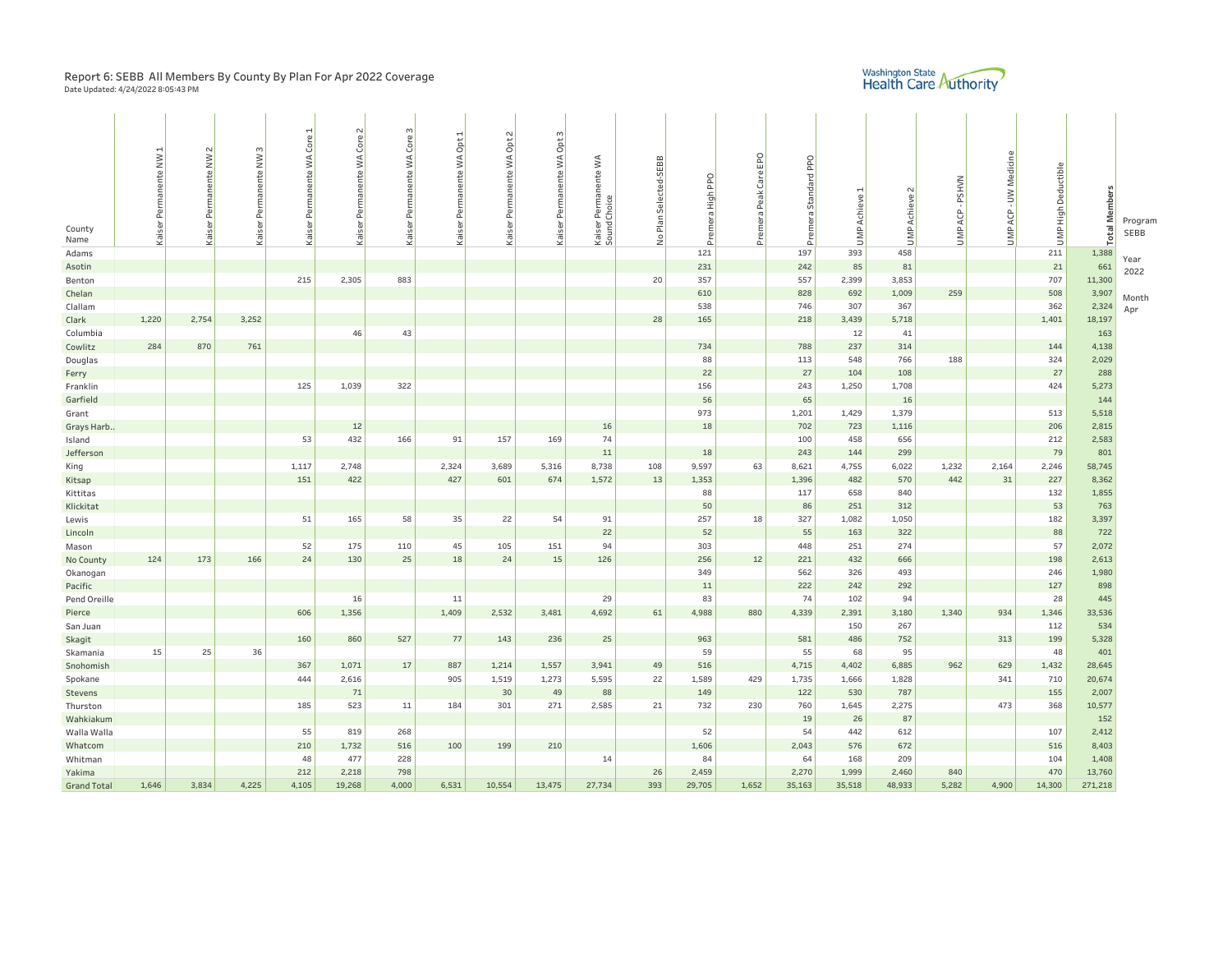## Report 7: SEBB Subscriber Members By County By Plan For Apr 2022 Coverage<br><sub>Date Updated: 4/24/2022 8:05:43 PM</sub>

# Washington State<br>Health Care Authority

| <b>County Name</b>  | Kaiser Permanente<br>NW 1 | ente<br>ā<br>Per<br>Kaiser<br>NW 2 | Kaiser Permanente<br>NW3 | Kaiser Permanente<br>WA Core 1 | anente<br>Kaiser Perma<br>WA Core 2 | nanente<br>Kaiser Perma<br>WA Core 3 | Kaiser Permanente<br>WA Opt 1 | Kaiser Permanente<br>WA Opt 2 | <b>anente</b><br>Kaiser Perma<br>WA Opt 3 | Kaiser Permanente<br>WA SoundChoice | No Plan<br>Selected-SEBB | Premera High PPO | Premera Peak Care<br>EPO | Standard<br>Premera S<br>PPO | $\mathbf{\mathbf{d}}$<br><b>UMP Achieve</b> | $\sim$<br>UMP Achieve | -PSHVN<br>UMP ACP- | UMP ACP - UW | UMP High<br>Deductible | <b>Total Subscribers</b> |         |
|---------------------|---------------------------|------------------------------------|--------------------------|--------------------------------|-------------------------------------|--------------------------------------|-------------------------------|-------------------------------|-------------------------------------------|-------------------------------------|--------------------------|------------------|--------------------------|------------------------------|---------------------------------------------|-----------------------|--------------------|--------------|------------------------|--------------------------|---------|
| Adams               |                           |                                    |                          |                                |                                     |                                      |                               |                               |                                           |                                     |                          | 58               |                          | 91                           | 176                                         | 190                   |                    |              | 75                     | 595                      |         |
| Asotin              |                           |                                    |                          |                                |                                     |                                      |                               |                               |                                           |                                     |                          | 108              |                          | 92                           | 38                                          | 39                    |                    |              |                        | 287                      |         |
| Benton              |                           |                                    |                          | 114                            | 937                                 | 371                                  |                               |                               |                                           |                                     | 20                       | 170              |                          | 242                          | 1,117                                       | 1,662                 |                    |              | 251                    | 4,886                    | Program |
| Chelan              |                           |                                    |                          |                                |                                     |                                      |                               |                               |                                           |                                     |                          | 280              |                          | 408                          | 344                                         | 434                   | 109                |              | 174                    | 1,750                    | SEBB    |
| Clallam             |                           |                                    |                          |                                |                                     |                                      |                               |                               |                                           |                                     |                          | 275              |                          | 344                          | 173                                         | 194                   |                    |              | 154                    | 1,144                    | Year    |
| Clark               | 671                       | 1,312                              | 1,467                    |                                |                                     |                                      |                               |                               |                                           |                                     | 28                       | 74               |                          | 92                           | 1,681                                       | 2,446                 |                    |              | 539                    | 8,312                    | 2022    |
| Columbia            |                           |                                    |                          |                                | 23                                  | 18                                   |                               |                               |                                           |                                     |                          |                  |                          |                              |                                             | 17                    |                    |              |                        | 73                       |         |
| Cowlitz             | 144                       | 414                                | 350                      |                                |                                     |                                      |                               |                               |                                           |                                     |                          | 359              |                          | 342                          | 145                                         | 135                   |                    |              | 57                     | 1,952                    | Month   |
| Douglas             |                           |                                    |                          |                                |                                     |                                      |                               |                               |                                           |                                     |                          | 49               |                          | 56                           | 280                                         | 357                   | 82                 |              | 119                    | 945                      | Apr     |
| Ferry               |                           |                                    |                          |                                |                                     |                                      |                               |                               |                                           |                                     |                          | 12               |                          | 14                           | 52                                          | 58                    |                    |              | 11                     | 147                      |         |
| Franklin            |                           |                                    |                          | 77                             | 457                                 | 152                                  |                               |                               |                                           |                                     |                          | 73               |                          | 94                           | 583                                         | 696                   |                    |              | 156                    | 2,292                    |         |
| Garfield            |                           |                                    |                          |                                |                                     |                                      |                               |                               |                                           |                                     |                          | 21               |                          | 24                           |                                             |                       |                    |              |                        | 55                       |         |
| Grant               |                           |                                    |                          |                                |                                     |                                      |                               |                               |                                           |                                     |                          | 455              |                          | 529                          | 731                                         | 600                   |                    |              | 204                    | 2,533                    |         |
| <b>Grays Harbor</b> |                           |                                    |                          |                                |                                     |                                      |                               |                               |                                           |                                     |                          | 15               |                          | 363                          | 375                                         | 562                   |                    |              | 83                     | 1,426                    |         |
| Island              |                           |                                    |                          | 27                             | 203                                 | 85                                   | 42                            | 75                            | 81                                        | 29                                  |                          |                  |                          | 42                           | 224                                         | 322                   |                    |              | 86                     | 1,225                    |         |
| Jefferson           |                           |                                    |                          |                                |                                     |                                      |                               |                               |                                           |                                     |                          |                  |                          | 116                          | 90                                          | 132                   |                    |              | 30                     | 385                      |         |
| King                |                           |                                    |                          | 783                            | 1,681                               |                                      | 1,225                         | 1,903                         | 2,665                                     | 4,613                               | 105                      | 4,800            | 40                       | 4,345                        | 2,805                                       | 2,765                 | 653                | 1,063        | 966                    | 30,416                   |         |
| Kitsap              |                           |                                    |                          | 91                             | 227                                 |                                      | 205                           | 301                           | 323                                       | 773                                 | 13                       | 639              |                          | 652                          | 245                                         | 246                   | 215                | $17$         | 90                     | 4,038                    |         |
| Kittitas            |                           |                                    |                          |                                |                                     |                                      |                               |                               |                                           |                                     |                          | 40               |                          | 63                           | 336                                         | 374                   |                    |              | 57                     | 881                      |         |
| Klickitat           |                           |                                    |                          |                                |                                     |                                      |                               |                               |                                           |                                     |                          | 24               |                          | 36                           | 125                                         | 157                   |                    |              | 24                     | 372                      |         |
| Lewis               |                           |                                    |                          | 25                             | 75                                  | 33                                   | 15                            | 11                            | 22                                        | 33                                  |                          | 132              |                          | 139                          | 499                                         | 470                   |                    |              | 81                     | 1,548                    |         |
| Lincoln             |                           |                                    |                          |                                |                                     |                                      |                               |                               |                                           |                                     |                          | 22               |                          | 19                           | 70                                          | 139                   |                    |              | 31                     | 301                      |         |
| Mason               |                           |                                    |                          | 27                             | 90                                  | 64                                   | 27                            | 46                            | 71                                        | 43                                  |                          | 154              |                          | 217                          | 142                                         | 139                   |                    |              | 25                     | 1,047                    |         |
| No County           | 70                        | 99                                 | 84                       | 16                             | 68                                  | 12                                   |                               |                               |                                           | 54                                  |                          | 109              |                          | 92                           | 273                                         | 309                   |                    |              | 86                     | 1,307                    |         |
| Okanogan            |                           |                                    |                          |                                |                                     |                                      |                               |                               |                                           |                                     |                          | 176              |                          | 286                          | 171                                         | 241                   |                    |              | 98                     | 976                      |         |
| Pacific             |                           |                                    |                          |                                |                                     |                                      |                               |                               |                                           |                                     |                          |                  |                          | 94                           | 122                                         | 138                   |                    |              | 40                     | 403                      |         |
| Pend Oreille        |                           |                                    |                          |                                |                                     |                                      |                               |                               |                                           | 12                                  |                          | 37               |                          | 39                           | 43                                          | 44                    |                    |              | 15                     | 209                      |         |
| Pierce              |                           |                                    |                          | 382                            | 776                                 |                                      | 697                           | 1,234                         | 1,726                                     | 2,420                               | 61                       | 2,371            | 455                      | 2,013                        | 1,327                                       | 1,437                 | 673                | 402          | 533                    | 16,508                   |         |
| San Juan            |                           |                                    |                          |                                |                                     |                                      |                               |                               |                                           |                                     |                          |                  |                          |                              | 85                                          | 128                   |                    |              | 46                     | 264                      |         |
| Skagit              |                           |                                    |                          | 78                             | 392                                 | 236                                  | 33                            | 65                            | 108                                       | 15                                  |                          | 438              |                          | 290                          | 268                                         | 333                   |                    | 150          | 76                     | 2,488                    |         |
| Skamania            |                           | 11                                 | 16                       |                                |                                     |                                      |                               |                               |                                           |                                     |                          | 31               |                          | 31                           | 38                                          | 46                    |                    |              | 17                     | 195                      |         |
| Snohomish           |                           |                                    |                          | 230                            | 578                                 |                                      | 418                           | 601                           | 746                                       | 1,888                               | 47                       | 230              |                          | 2,231                        | 2,232                                       | 3,127                 | 446                | 264          | 544                    | 13,590                   |         |
| Spokane             |                           |                                    |                          | 262                            | 1,181                               |                                      | 386                           | 681                           | 535                                       | 2,463                               | 22                       | 732              | 215                      | 771                          | 858                                         | 776                   |                    | 172          | 238                    | 9,294                    |         |
| Stevens             |                           |                                    |                          |                                | 30                                  |                                      |                               | 13                            | 15                                        | 42                                  |                          | 59               |                          | 55                           | 273                                         | 354                   |                    |              | 65                     | 923                      |         |
| Thurston            |                           |                                    |                          | 112                            | 272                                 |                                      | 85                            | 131                           | 138                                       | 1,330                               | 20                       | 354              | 123                      | 362                          | 856                                         | 1,075                 |                    | 256          | 150                    | 5,274                    |         |
| Wahkiakum           |                           |                                    |                          |                                |                                     |                                      |                               |                               |                                           |                                     |                          |                  |                          | 11                           | 11                                          | 32                    |                    |              |                        | 67                       |         |
| Walla Walla         |                           |                                    |                          | 30                             | 371                                 | 137                                  |                               |                               |                                           |                                     |                          | 27               |                          | 30                           | 235                                         | 283                   |                    |              | 43                     | 1,159                    |         |
| Whatcom             |                           |                                    |                          | 115                            | 808                                 | 272                                  | 52                            | 91                            | 99                                        |                                     |                          | 752              |                          | 928                          | 283                                         | 305                   |                    |              | 231                    | 3,950                    |         |
| Whitman             |                           |                                    |                          | 23                             | 200                                 | 94                                   |                               |                               |                                           |                                     |                          | 32               |                          | 30                           | 79                                          | 94                    |                    |              | 38                     | 602                      |         |
| Yakima              |                           |                                    |                          | 132                            | 1,033                               | 389                                  |                               |                               |                                           |                                     | 26                       | 1,136            |                          | 1,057                        | 1,113                                       | 1,100                 | 396                |              | 181                    | 6,569                    |         |
| <b>Grand Total</b>  | 893                       | 1,844                              | 1,924                    | 2,542                          | 9,440                               | 1,894                                | 3,206                         | 5,173                         | 6,548                                     | 13,757                              | 387                      | 14,272           | 857                      | 16,644                       | 18,507                                      | 21,962                | 2,582              | 2,330        | 5,626                  | 130,388                  |         |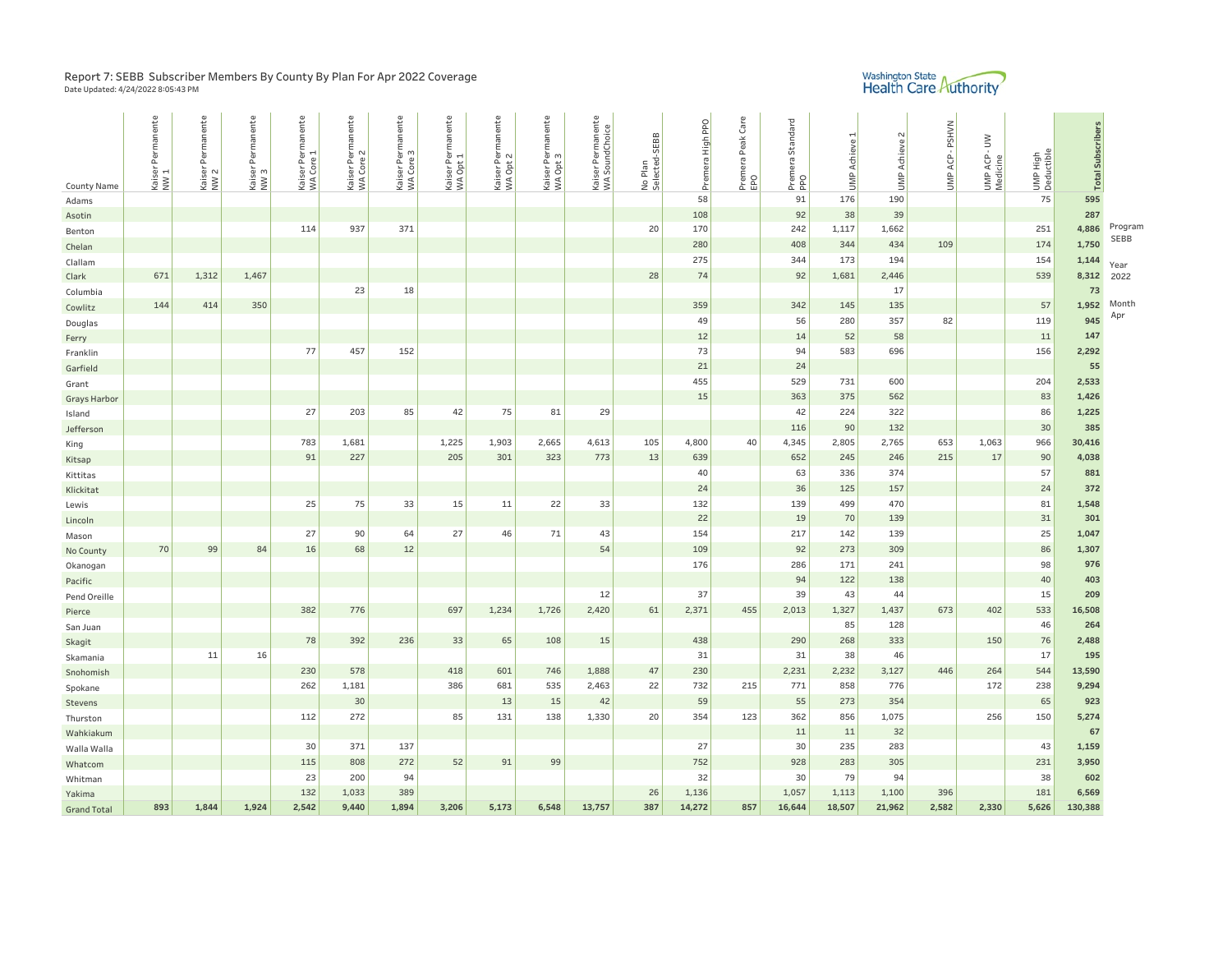### Report 1: SEBB Total "Actives" Dental Enrollment For Apr 2022 Coverage

Data Updated: 4/24/2022 8:05:43 PM

|                            |            | <b>Active SEBB</b> |                | Local Eligible |        |           |                  |
|----------------------------|------------|--------------------|----------------|----------------|--------|-----------|------------------|
| Dental Plan                | Subscriber | Spouse             | Dependent      | Subscriber     | Spouse | Dependent | Total<br>Actives |
| <b>Uniform Dental Plan</b> | 112,281    | 47,279             | 98,355         | 12             |        |           | 257,936          |
| Delta Care                 | 20,213     | 5,649              | 12,115         |                |        |           | 37,980           |
| <b>Willamette Dental</b>   | 15,188     | 5,836              | 12,184         |                |        |           | 33,208           |
| No Plan Selected           | 406        |                    |                |                |        |           | 415              |
| <b>Total Actives</b>       | 148,088    |                    | 58,766 122,660 | 15             |        |           | 329,539          |

## Report 2: SEBB "Retirees/Cobra/SelfPay" Dental Enrollment For Apr 2022 Coverage Note: No Retiree Coverage in SEBB

| Dental Plan              |     | ັ   |     |     | $\omega$ |     |       |
|--------------------------|-----|-----|-----|-----|----------|-----|-------|
| Uniform Dental Plan      | 827 | 329 | 245 | 133 | 66       | 89  | 1,689 |
| <b>Willamette Dental</b> | 61  | 26  | 14  | 16  |          | 12  | 137   |
| Delta Care               | 56  | 12  |     |     |          |     | 94    |
| <b>Total Retirees</b>    | 944 | 368 | 263 | 159 | 77       | 109 | 1,920 |

|                          | <b>Total Subscriber</b> |
|--------------------------|-------------------------|
| Dental Plan              | Retiree/Cobra/LWOP      |
| Delta Care               | 66                      |
| Uniform Dental Plan      | 960                     |
| <b>Willamette Dental</b> | 77                      |
| Grand Total              | 1.103                   |



Year 2 0 2 2

> Month A p r

Program S E B B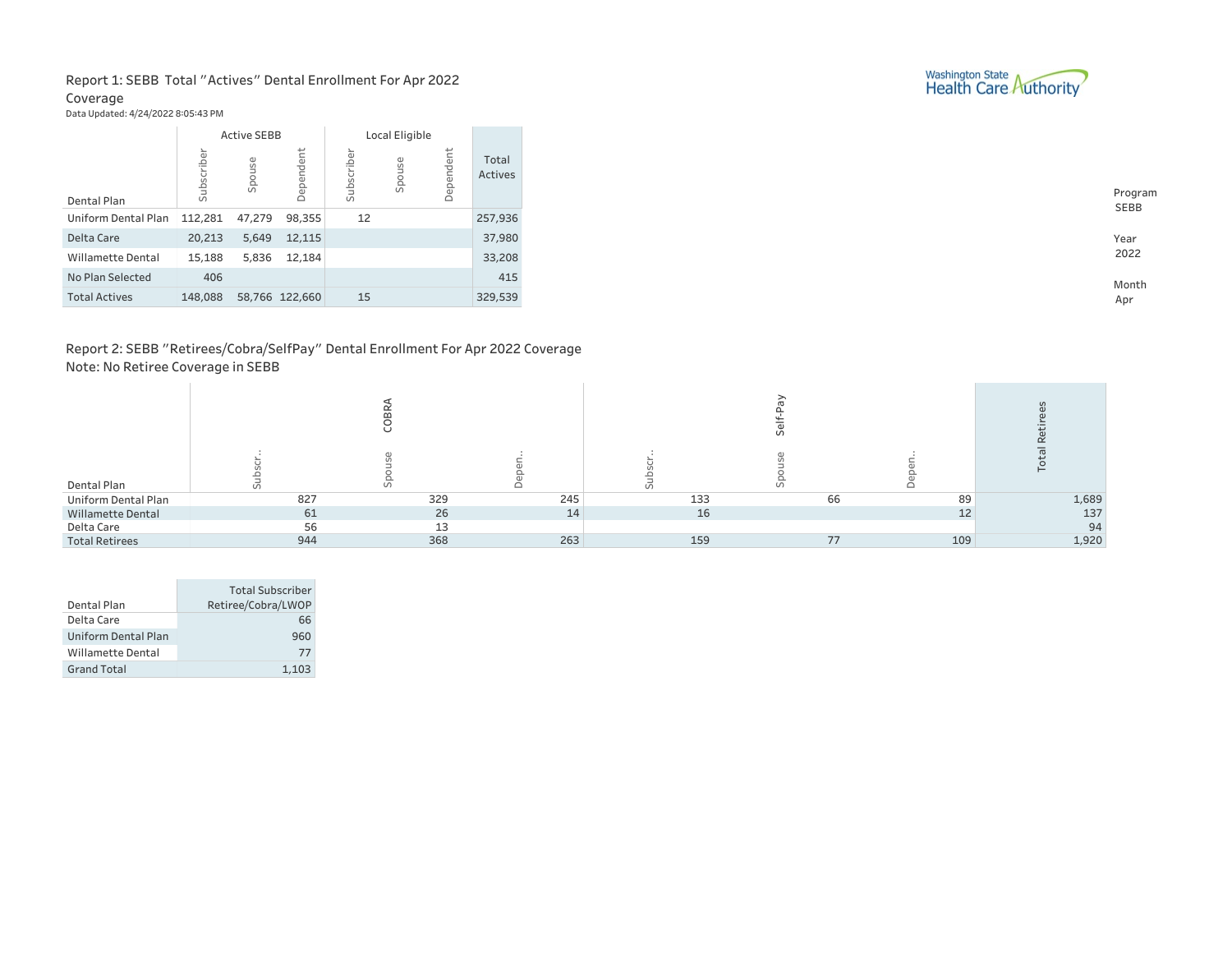# Report 3: Dental SEBB Subscribers By County For Apr 2022 Coverage<br><sub>Data Updated: 4/24/2022 8:05:43 PM</sub>

|                          | <b>Uniform Dental</b> | Willamette |            | No Plan  |                    |
|--------------------------|-----------------------|------------|------------|----------|--------------------|
| <b>County Name</b>       | Plan                  | Dental     | Delta Care | Selected | <b>Grand Total</b> |
| Adams                    | 570                   |            | 79         |          | 657                |
| Asotin                   | 254                   | 42         | 20         |          | 316                |
| Benton                   | 4,465                 | 448        | 608        | 20       | 5,541              |
| Chelan                   | 1,825                 |            | 152        |          | 1,982              |
| Clallam                  | 1,208                 | 14         | 57         |          | 1,280              |
| Clark                    | 6,632                 | 1,428      | 1,660      | 35       | 9,755              |
| Columbia                 | 73                    |            |            |          | 79                 |
| Cowlitz                  | 1,634                 | 348        | 269        |          | 2,253              |
| Douglas                  | 981                   |            | 86         |          | 1,075              |
| Ferry                    | 144                   |            | 14         |          | 160                |
| Franklin                 | 1,967                 | 245        | 316        |          | 2,530              |
| Garfield                 | 54                    |            |            |          | 61                 |
| Grant                    | 2,238                 | 62         | 507        |          | 2,812              |
| <b>Grays Harbor</b>      | 1,349                 | 78         | 154        |          | 1,583              |
| Island                   | 1,352                 | 78         | 127        |          | 1,559              |
| Jefferson                | 341                   | 59         | 22         |          | 423                |
| King                     | 24,988                | 2,973      | 6,301      | 114      | 34,376             |
| Kitsap                   | 3,934                 | 493        | 643        | 13       | 5,083              |
| Kittitas                 | 852                   | 15         | 91         |          | 958                |
| Klickitat                | 378                   |            | 40         |          | 427                |
| Lewis                    | 1,547                 | 107        | 116        |          | 1,770              |
| Lincoln                  | 316                   |            | 24         |          | 348                |
| Mason                    | 877                   | 181        | 139        |          | 1,197              |
| No County                | 934                   | 302        | 191        |          | 1,430              |
| Okanogan                 | 970                   |            | 101        |          | 1,083              |
| Pacific                  | 410                   | 12         | 41         |          | 463                |
| Pend Oreille             | 199                   | 24         | 30         |          | 253                |
| Pierce                   | 13,121                | 3,151      | 3,208      | 60       | 19,540             |
| San Juan                 | 260                   |            | 13         |          | 278                |
| Skagit                   | 2,507                 | 69         | 227        |          | 2,809              |
| Skamania                 | 179                   | 22         | 32         |          | 233                |
| Snohomish                | 11,568                | 2,065      | 2,140      | 48       | 15,821             |
| Spokane                  | 8,139                 | 1,307      | 912        | 23       | 10,381             |
| <b>Stevens</b>           | 833                   | 112        | 88         |          | 1,037              |
| Thurston                 | 4,451                 | 817        | 879        | 21       | 6,168              |
| Wahkiakum                | 68                    |            |            |          | 77                 |
| Walla Walla              | 1,162                 | 24         | 80         |          | 1,268              |
| Whatcom                  | 3,648                 | 507        | 306        |          | 4,466              |
| Whitman                  | 612                   | 42         | 29         |          | 685                |
| Yakima                   | 6,213                 | 180        | 569        | 27       | 6,989              |
| <b>Total Subscribers</b> | 113,253               | 15,265     | 20,281     | 407      | 149,206            |



Program SEBB

Coverage Year 2022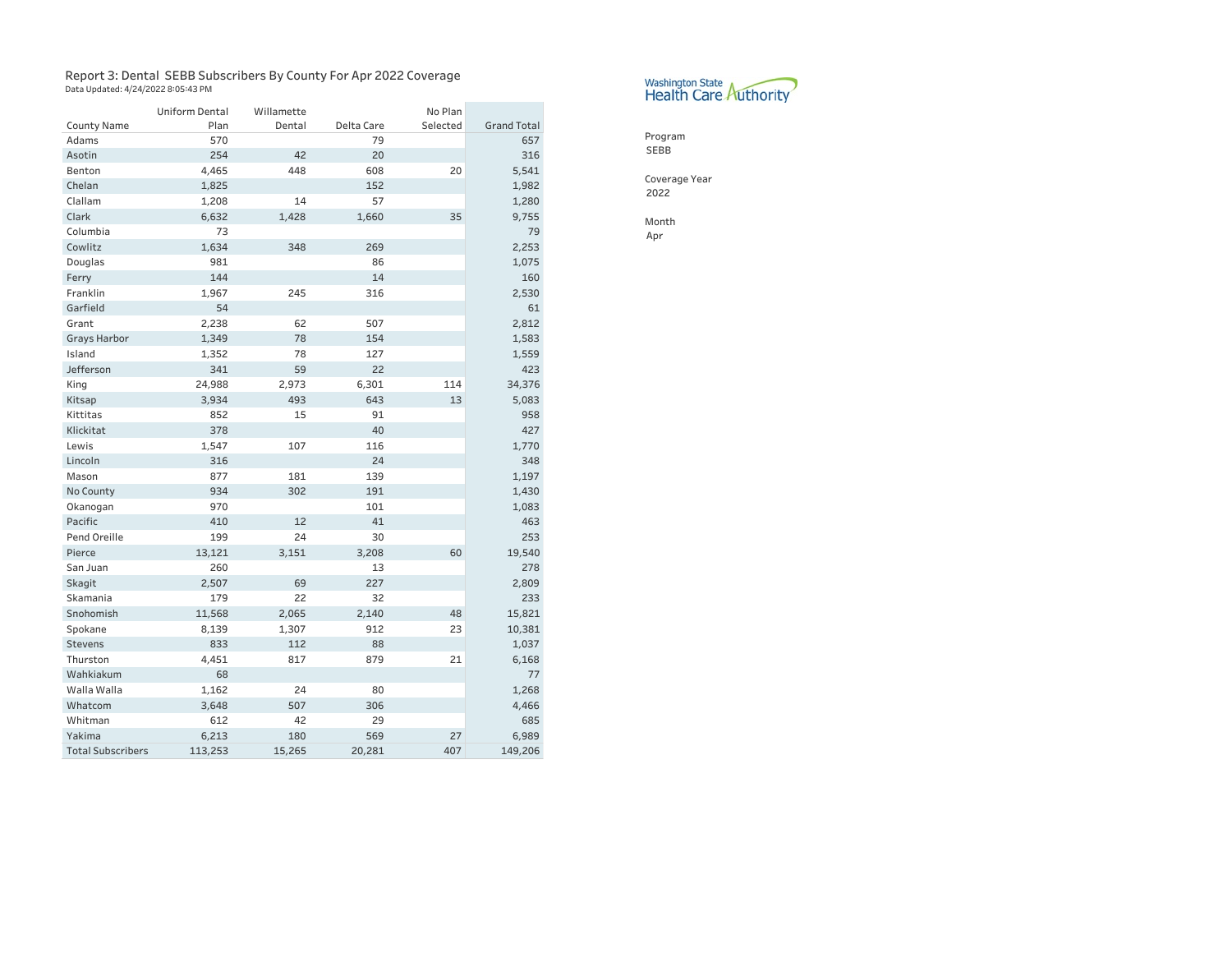#### Report 4: Dental SEBB Members By County For Apr 2022 Coverage Data Updated: 4/24/2022 8:05:43 PM

 $\mathcal{L}^{\text{max}}_{\text{max}}$  , and  $\mathcal{L}^{\text{max}}_{\text{max}}$ 

|                      | <b>Uniform Dental</b> | Willamette |        |                             |                    |                        |
|----------------------|-----------------------|------------|--------|-----------------------------|--------------------|------------------------|
| <b>County Name</b>   | Plan                  | Dental     |        | Delta Care No Plan Selected | <b>Grand Total</b> |                        |
| Adams                | 1,374                 | 16         | 195    |                             | 1,585              | Program<br><b>SEBB</b> |
| Asotin               | 586                   | 102        | 39     |                             | 727                |                        |
| Benton               | 11,192                | 1,161      | 1,348  | 20                          | 13,721             | Coverage Year          |
| Chelan               | 4,275                 | 12         | 263    |                             | 4,550              | 2022                   |
| Clallam              | 2,534                 | 30         | 122    |                             | 2,687              |                        |
| Clark                | 15,974                | 3,216      | 3,428  | 35                          | 22,653             | Month                  |
| Columbia             | 175                   |            |        |                             | 189                | Apr                    |
| Cowlitz              | 3,853                 | 793        | 552    |                             | 5,200              |                        |
| Douglas              | 2,236                 |            | 163    |                             | 2,411              |                        |
| Ferry                | 308                   |            | 20     |                             | 330                |                        |
| Franklin             | 4,902                 | 580        | 670    |                             | 6,154              |                        |
| Garfield             | 151                   | 15         |        |                             | 170                |                        |
| Grant                | 5,248                 | 134        | 1,129  |                             | 6,516              |                        |
| Grays Harbor         | 2,843                 | 174        | 282    |                             | 3,301              |                        |
| Island               | 3,116                 | 192        | 260    |                             | 3,570              |                        |
| Jefferson            | 737                   | 131        | 52     |                             | 921                |                        |
| King                 | 54,242                | 6,037      | 10,715 | 118                         | 71,112             |                        |
| Kitsap               | 9,322                 | 1,016      | 1,211  | 13                          | 11,562             |                        |
| Kittitas             | 1,926                 | 29         | 179    |                             | 2,134              |                        |
| Klickitat            | 849                   | 14         | 81     |                             | 946                |                        |
| Lewis                | 3,624                 | 254        | 226    |                             | 4,104              |                        |
| Lincoln              | 788                   | 18         | 57     |                             | 864                |                        |
| Mason                | 1,915                 | 417        | 291    |                             | 2,623              |                        |
| No County            | 2,015                 | 663        | 318    |                             | 2,999              |                        |
| Okanogan             | 2,170                 | 22         | 170    |                             | 2,364              |                        |
| Pacific              | 931                   | 26         | 90     |                             | 1,047              |                        |
| Pend Oreille         | 490                   | 56         | 52     |                             | 598                |                        |
| Pierce               | 29,481                | 6,759      | 6,256  | 60                          | 42,556             |                        |
| San Juan             | 553                   |            | 21     |                             | 580                |                        |
| Skagit               | 5,882                 | 159        | 417    |                             | 6,464              |                        |
| Skamania             | 433                   | 53         | 59     |                             | 545                |                        |
| Snohomish            | 26,687                | 4,598      | 4,130  | 50                          | 35,465             |                        |
| Spokane              | 20,154                | 3,062      | 1,736  | 24                          | 24,976             |                        |
| <b>Stevens</b>       | 1,996                 | 299        | 189    |                             | 2,488              |                        |
| Thurston             | 9,843                 | 1,681      | 1,602  | 22                          | 13,148             |                        |
| Wahkiakum            | 161                   |            |        |                             | 175                |                        |
| Walla Walla          | 2,679                 | 65         | 130    |                             | 2,876              |                        |
| Whatcom              | 8,695                 | 1,088      | 528    |                             | 10,316             |                        |
| Whitman              | 1,442                 | 83         | 55     |                             | 1,582              |                        |
| Yakima               | 13,843                | 363        | 1,017  | 27                          | 15,250             |                        |
| <b>Total Members</b> | 259,625               | 33,345     | 38,074 | 415                         | 331,459            |                        |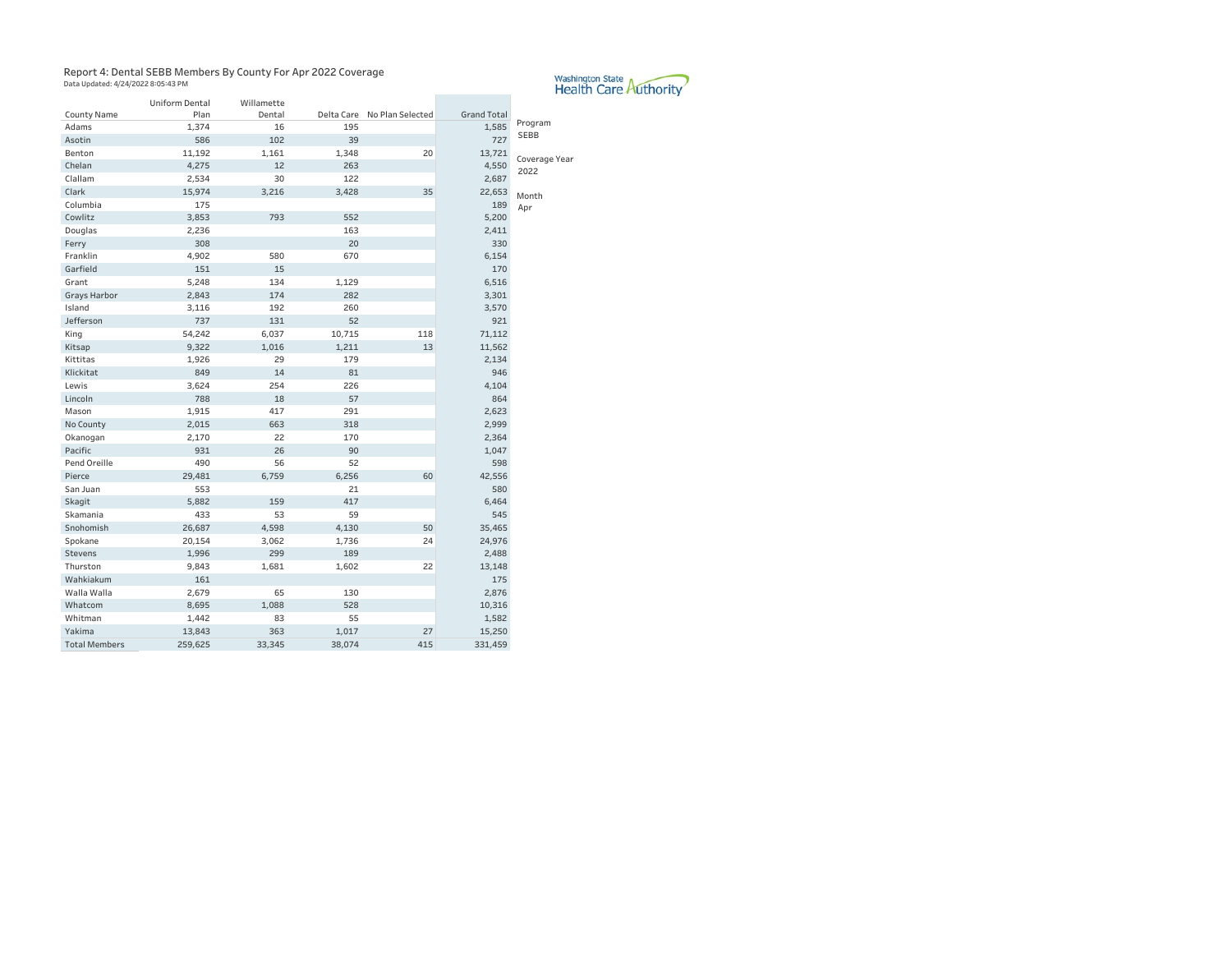#### Report 1: SEBB Total Vision Enrollment For Apr 2022 Coverage Data Updated: 4/24/2022 8:05:43 PM



|                       |                                                             | <b>Active SEBB</b> |           |                        | COBRA  |           |                                            | Self-Pay                                    |                                  |                                  | Local Eligible                       |           |                  |                         |
|-----------------------|-------------------------------------------------------------|--------------------|-----------|------------------------|--------|-----------|--------------------------------------------|---------------------------------------------|----------------------------------|----------------------------------|--------------------------------------|-----------|------------------|-------------------------|
| Vision Plan Name      | $\overline{\phantom{a}}$<br>$\overline{\omega}$<br>ē<br>sub | $\omega$<br>Spouse | Dependent | iber<br>$\overline{5}$ | Spouse | Dependent | ρF<br>슬<br>$\overline{ }$<br>Ln<br>م<br>GJ | $\mathbb \sigma$<br>$\overline{u}$<br>spous | dent<br>$\overline{6}$<br>흡<br>△ | criber<br>Ū)<br>Sub <sub>i</sub> | ΘS<br>$\circ$<br>츠<br>$\overline{u}$ | Dependent | Total<br>Actives | Program<br>SEBB<br>Year |
| <b>MetLife Vision</b> | 98,113                                                      | 39,945             | 82,421    | 632                    | 256    | 184       | 110                                        | 53                                          | 79                               | 11                               |                                      |           | 221,813          | 2022                    |
| <b>Davis Vision</b>   | 29,181                                                      | 10,801             | 22,883    | 128                    | 53     | 31        | 25                                         | 12                                          | 14                               |                                  |                                      |           | 63,129           | Month<br>Apr            |
| <b>EyeMed Vision</b>  | 20,384                                                      | 8,018              | 17,350    | 117                    | 35     | 34        | 24                                         | 12                                          | 16                               |                                  |                                      |           | 45,993           |                         |
| No Plan Selected      | 410                                                         |                    |           | 67                     | 24     | 14        |                                            |                                             |                                  |                                  |                                      |           | 524              |                         |
| <b>Grand Total</b>    | 148,088                                                     | 58,766             | 122,660   | 944                    | 368    | 263       | 159                                        | 77                                          | 109                              | 15                               |                                      |           | 331,459          |                         |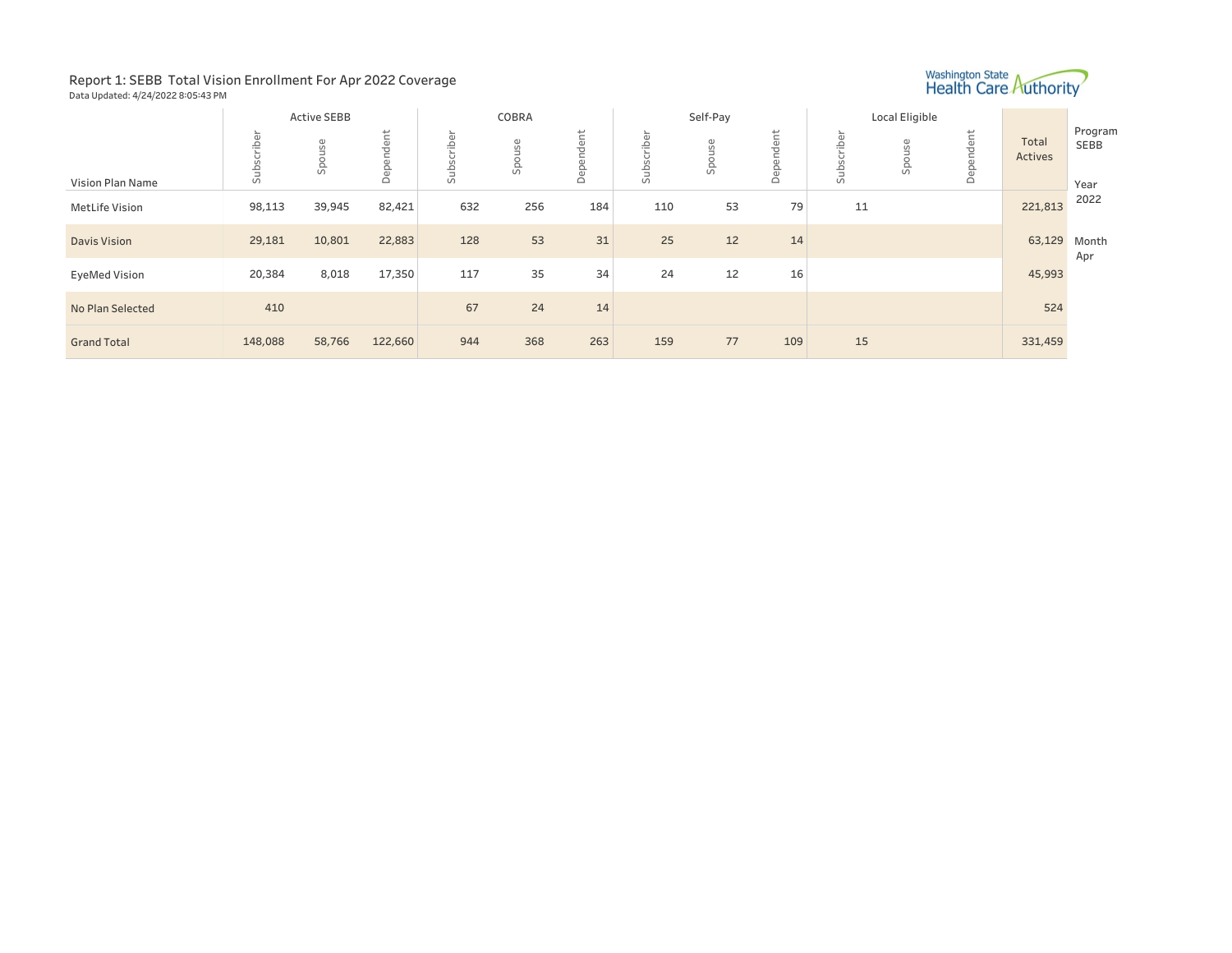# Report 2: Vision SEBB Member Enrollment by County

For Apr 2022 Coverage<br><sub>Data Updated: 4/24/2022 8:05:43 PM</sub>

|                     |                       |              |                      | No Plan  |                    |
|---------------------|-----------------------|--------------|----------------------|----------|--------------------|
| <b>County Name</b>  | <b>MetLife Vision</b> | Davis Vision | <b>EyeMed Vision</b> | Selected | <b>Grand Total</b> |
| Adams               | 1.178                 | 202          | 205                  |          | 1,585              |
| Asotin              | 528                   | 86           | 113                  |          | 727                |
| Benton              | 11,177                | 970          | 1,553                | 21       | 13,721             |
| Chelan              | 1,124                 | 1,882        | 1,543                |          | 4,550              |
| Clallam             | 2,432                 | 160          | 92                   |          | 2,687              |
| Clark               | 11,258                | 7.584        | 3.767                | 44       | 22,653             |
| Columbia            | 184                   |              |                      |          | 189                |
| Cowlitz             | 3,939                 | 627          | 631                  |          | 5,200              |
| Douglas             | 607                   | 1,143        | 659                  |          | 2,411              |
| Ferry               | 242                   | 51           | 37                   |          | 330                |
| Franklin            | 5,398                 | 378          | 376                  |          | 6,154              |
| Garfield            | 123                   | 27           | 20                   |          | 170                |
| Grant               | 4,776                 | 901          | 834                  |          | 6,516              |
| <b>Grays Harbor</b> | 2,806                 | 394          | 97                   |          | 3,301              |
| Island              | 2,902                 | 426          | 239                  |          | 3,570              |
| Jefferson           | 821                   | 50           | 45                   |          | 921                |
| King                | 43,408                | 15,329       | 12,232               | 143      | 71,112             |
| <b>Kitsap</b>       | 8,556                 | 1,508        | 1,482                | 16       | 11,562             |
| Kittitas            | 1,898                 | 81           | 154                  |          | 2,134              |
| Klickitat           | 785                   | 49           | 110                  |          | 946                |
| Lewis               | 3,398                 | 375          | 330                  |          | 4,104              |
| Lincoln             | 722                   | 54           | 87                   |          | 864                |
| Mason               | 1,903                 | 373          | 347                  |          | 2,623              |
| No County           | 1,740                 | 641          | 612                  |          | 2,999              |
| Okanogan            | 1,526                 | 420          | 416                  |          | 2,364              |
| Pacific             | 906                   | 85           | 54                   |          | 1,047              |
| Pend Oreille        | 338                   | 68           | 192                  |          | 598                |
| Pierce              | 23,259                | 12,024       | 7,195                | 78       | 42,556             |
| San Juan            | 508                   | 32           | 38                   |          | 580                |
| Skagit              | 4,923                 | 1,168        | 364                  |          | 6,464              |
| Skamania            | 348                   | 104          | 93                   |          | 545                |
| Snohomish           | 22,765                | 7,705        | 4,922                | 73       | 35,465             |
| Spokane             | 18,563                | 3,218        | 3,167                | 28       | 24,976             |
| <b>Stevens</b>      | 1,952                 | 156          | 375                  |          | 2,488              |
| Thurston            | 9,941                 | 1,972        | 1,213                | 22       | 13,148             |
| Wahkiakum           | 149                   |              | 22                   |          | 175                |
| Walla Walla         | 2,664                 | 84           | 124                  |          | 2,876              |
| Whatcom             | 7,443                 | 1,522        | 1,345                |          | 10,316             |
| Whitman             | 1,298                 | 91           | 191                  |          | 1,582              |
| Yakima              | 13,325                | 1,182        | 715                  | 28       | 15,250             |
| <b>Grand Total</b>  | 221,813               | 63,129       | 45,993               | 524      | 331,459            |



Program SEBB

Year 2022